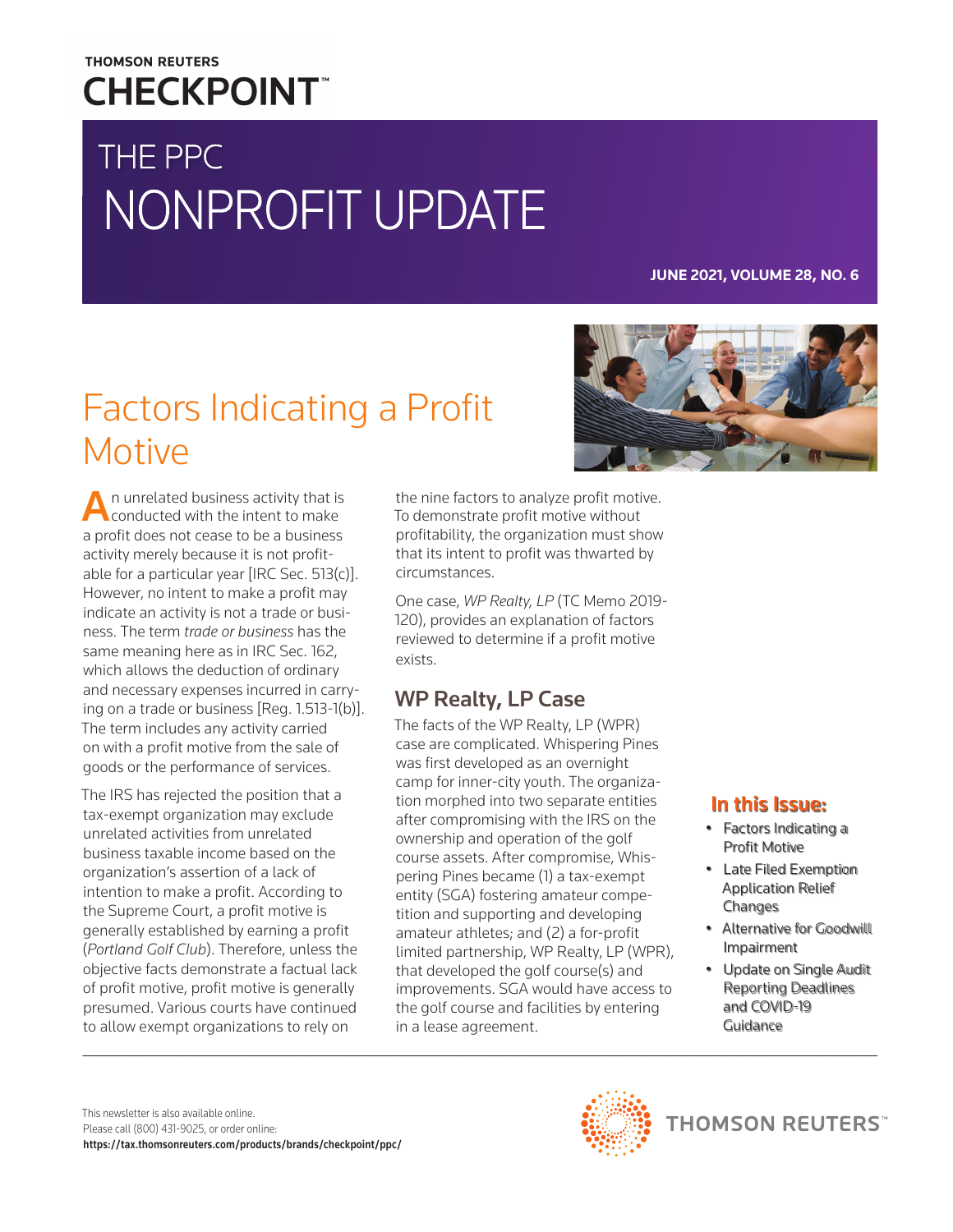The decision to develop the golf course into a for-profit endeavor involved a long, deliberate process due to its remote location. It was further complicated by a significant downturn in the economy and an oversupply of golf courses. The IRS disallowed deductions for losses of approximately \$14 million from a trade or business for tax years 2011–2014, determining a lack of profit motive. The taxpayer subsequently petitioned the tax court.

#### The Nine Factors

The relevant factors in determining whether an activity is engaged in for a profit as well as the findings on each factor in the WPR case are discussed in the following paragraphs.

Manner in which the activity is carried on. Adopting a business-like manner with proper accounting procedures, conducting it similarly to a commercial business, and changing operating methods to improve profitability indicate an intent to make a profit. WPR kept complete and accurate books, produced profit and loss statements, department budgets, and used the books and records as well as their business plan(s) to make informed business decisions. Attention was focused on creating value and building a reputation for the golf course so that it could become a destination golf course. In addition, Robertson (LP), the original property owner, billed WPR for personal expenses incurred on his behalf.

Another indication of whether an activity is being performed in a businesslike manner is whether the taxpayer implements methods for controlling losses, including efforts to reduce expenses and generate income. WPR made improvements to reduce expenses and generate income during a period in which the golf industry faced significant economic difficulties. Throughout the years in issue, revenue was raised from green fees, food and beverage sales, golf merchandise, and rental income from cottages. WPR devised a business plan to increase revenue and make the course more marketable, which included having the course become a top-ranked course and hosting tournaments outside their exempt purpose tournament. (*Favored WPR*.)

Expertise of taxpayer and advisors. Studying and using accepted business and economic practices, and consulting with professionals tend to indicate an intent to make a profit. WPR's LP had prior experience with real estate and golf course development and consulted with experts in golf to create the golf course and improvements. In addition, WPR's employees had extensive experience in the golf industry. (*Favored WPR*.)

Time and effort expended. Devoting considerable personal time, particularly if the activity does not involve substantial personal or recreational aspects, withdrawing from other activities, and hiring qualified employees can indicate a profit motive. WPR employed qualified

persons including an experienced manager to oversee course operations, a renowned golf professional to assist guests, and a top chef to prepare meals. Weekly operational meetings were conducted that included a discussion of revenues and expenses. (*Favored WPR*.)

Expectation that activity assets will appreciate. An expectation that assets used in the activity will appreciate may indicate a profit motive even if the taxpayer derives no profit from current operations. WPR produced no evidence that showed anticipated appreciation of Whispering Pines' assets would be sufficient to overcome its losses. (*Favored IRS*.)

Successful experience in carrying on the activity. If a taxpayer has previously engaged in similar activities and made them profitable, this success may show that the taxpayer has a profit objective, even though the current activity is presently unprofitable. A taxpayer's success in other, unrelated activities may also indicate a profit objective. The LP succeeded in developing two other projects similar to Whispering Pines that involved developing a golf course. In particular, LP learned how to structure a golf course for real estate development and how the number of members affected the operations of a golf course. In addition, previous experiences taught LP the benefits of not using debt financing. From this experience, LP also understood the importance of being patient because it may take time before a project is profitable. (*Favored WPR slightly*.)

History of income or losses. A history of continued losses with respect to the activity may indicate the lack of a profit motive. A record of large losses over many years is evidence that a taxpayer did not have a profit motive. However, losses beyond the initial start-up period may not indicate a lack of profit motive if attributable to customary business risk and reversals or unforeseen circumstances such as a natural disaster. In WPR, the Tax Court determined this factor to weigh in favor of the IRS. However, they were not convinced that the long history of losses negated WPR's actual and honest intent to profit from the operation of Whispering Pines. (*Neutral.*)

Amount of occasional profit earned. Deriving some profits from an otherwise money-losing venture may support the existence of a profit motive. However, an opportunity to earn a substantial ultimate profit in a highly speculative venture is ordinarily sufficient to indicate that the activity is engaged in for profit even though losses or only occasional small profits are actually generated. The court determined WPR had neither made a profit nor engaged in a highly speculative venture. (*Favored IRS*.)

Taxpayer's financial status. Substantial income from sources other than the activity may indicate that the activity is not engaged in for profit. The LP had substantial wealth not related to WPR. He contributed more than \$101 million for WPR's capital. However, wealth not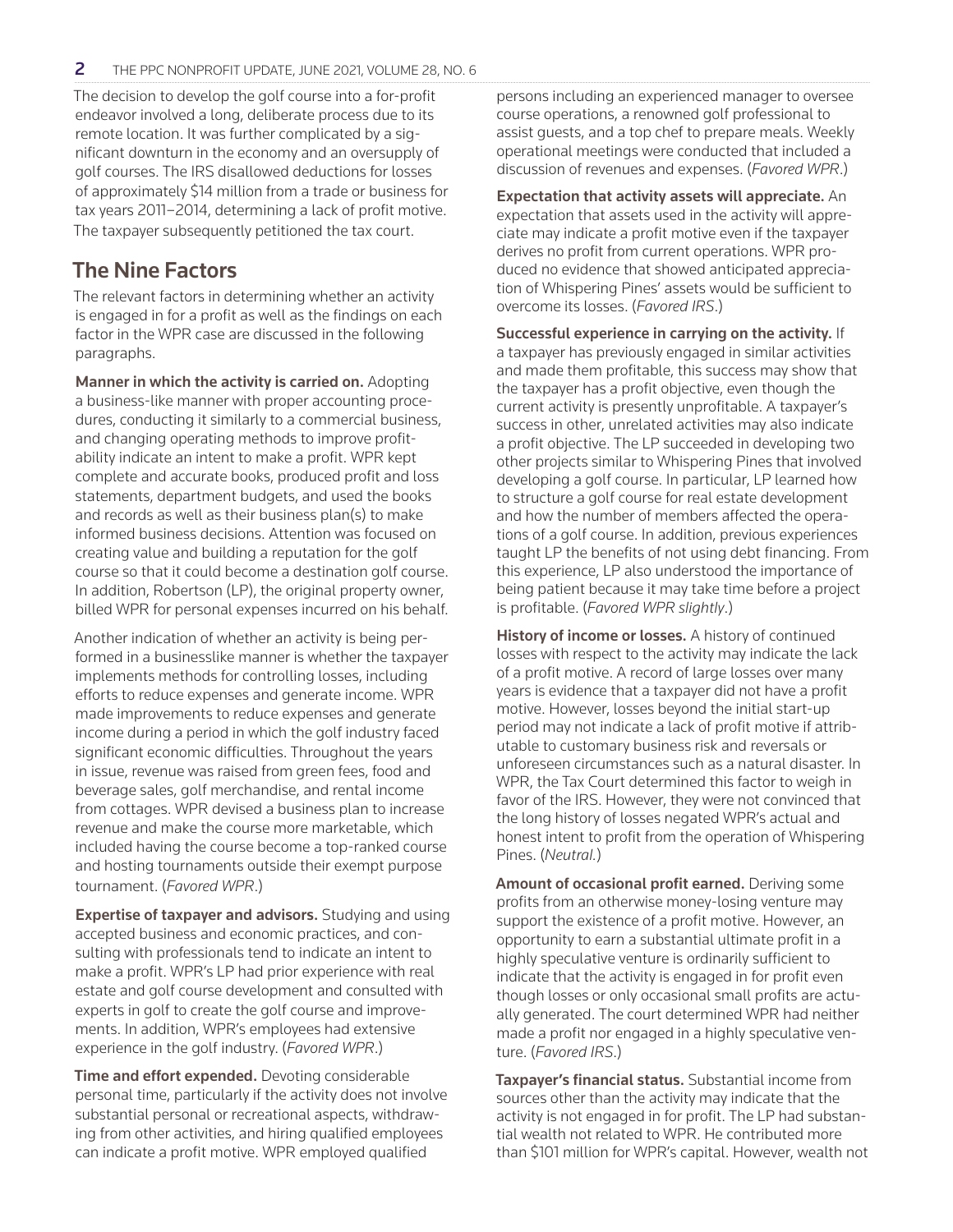associated with the activity in issue is not a bar to that activity being engaged for profit.

Additionally, the receipt of a tax benefit does not alone establish that the taxpayer lacks a profit motive. Even though the losses were large, the LP had substantial income during the years at issue. The tax benefits are not comparatively substantial enough to indicate that WPR did not expect to make a profit. (*Neutral.*)

Elements of personal pleasure or recreation. The presence of personal motives in conducting an activity may indicate a lack of profit objective, especially if the activity involves personal or recreational elements. An activity is not classified as a hobby simply because the taxpayer finds it pleasurable. The analysis does not require that the activity be engaged in with the exclusive intent of deriving a profit or even maximizing profits.

The LP played golf at Whispering Pines only three times during the years at issue. However, a portion of the property was designated for his family's exclusive use and resulted in personal pleasure. But, a home had been moved to this area more than 20 years before Whispering Pines was developed. (*Neutral*.)

Note: No single factor is determinative, and other relevant factors may be taken into account in determining whether the activity is conducted with a profit motive.

Tax Court's conclusion. After a review of all the facts and circumstances and for the reasons stated previously, the court found that WPR was engaged in a for-profit activity for the years at issue (2011–2014). Therefore, WPR was entitled to deduct the losses (approximately \$14 million) the IRS had disallowed. Even though they agreed with the IRS that Robertson (the LP) initially had the goal of creating a charitable organization, they were convinced that WPR's predominant, primary, or principal objective was to realize an economic profit independent of tax savings. Once WPR was created, they intended to make a profit. The court also noted that because SGA has now reached WPR's membership goal and the major improvements are completed, they expect that WPR will start to make a profit. However, if losses continue, WPR may again find its profit motive before the court.

#### Practical Consideration:

Records of businesses plans, changes in business strategy, professional consultations, and meeting minutes and decisions can be critical documentation in substantiating profit motive. A careful read of this case demonstrates the importance of documenting strategic decisions throughout an organization's life.

## Late Filed Exemption Application Relief **Changes**

Organizations described in IRC Secs. 501(c)(3),<br>501(c)(9), 501(c)(17), and 501(c)(29) are generally required to apply for recognition of tax-exempt status within 27 months from the end of the month in which the organization is formed to be recognized as exempt from the date of formation. Organizations applying after the 27-month period (i.e., late applications) are generally granted tax-exempt status as of the date the application is filed. However, an organization filing a late application may request specific relief in order to be recognized and treated as tax-exempt effective as of a date earlier than the application date (Reg. 301.9100- 3). This relief is sometimes referred to as *9100 relief*. The IRS's Exempt Organization Determinations group (EO Determinations) can grant 9100 relief if certain requirements are met. An organization must provide evidence that (1) it acted reasonably and in good faith in missing the 27-month deadline, and (2) the granting of relief will not prejudice the interests of the government. An organization applying for recognition under Section 501(c) (3) and requesting relief must submit Form 1023 (rather than Form 1023-EZ).

On March 17, 2021, the IRS published an internal memo (TEGE-07-0321-0005) describing updates to the Internal Revenue Manual for changes in granting 9100 relief provided by Rev. Proc. 2021-5 (2021-1 IRB 250). For applications submitted on or after January 4, 2021, the following procedures apply:

- EO Determinations will not grant relief under Reg. 301.9100-3 if granting request for relief would result in the organization's exemption being automatically revoked effective before the date of application.
- **•** EO Determinations will not grant relief under Reg. 301.9100-3 if the period of limitations on assessment under IRC Sec. 6501(a) for any taxable year for which the organization claims exemption has expired prior to the date of application.
- EO Determinations will not consider relief for an organization that is not required to apply for recognition of exempt status in order to be tax-exempt.
- In all instances where the request for exemption is being approved but relief under Reg. 301.9100-3 is not being granted, EO Determinations will call the organization and explain why relief is not granted. In addition, the correct determination letter will be sent along with Letter 6392 (9100 Effective Date).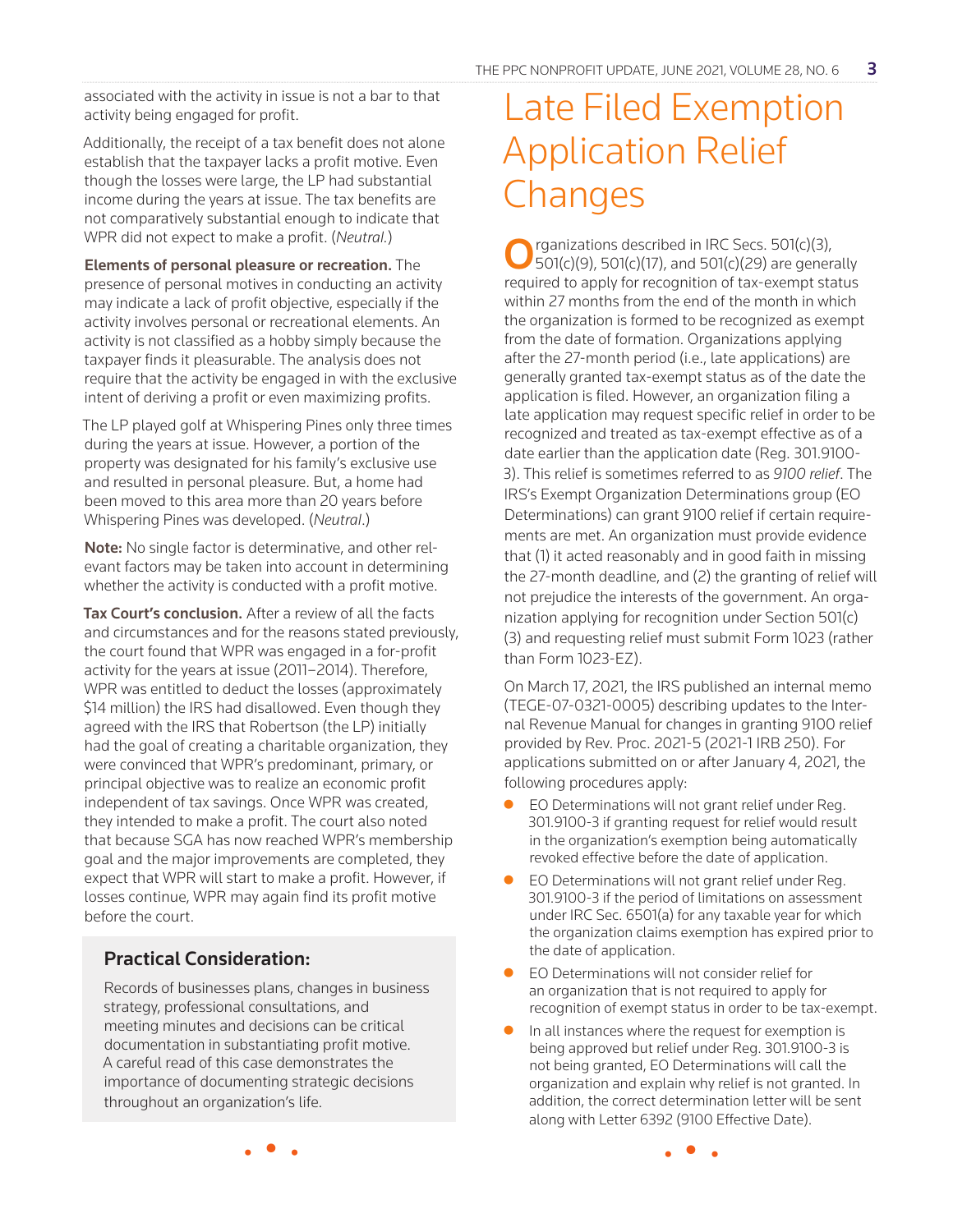## Alternative for Goodwill Impairment

In March 2021, the FASB issued Accounting Stand<br>Update (ASU) 2021-03, *Intangibles-Goodwill and* n March 2021, the FASB issued Accounting Standards *Other (Topic 350): Accounting Alternative for Evaluating Triggering Events*. The ASU applies to private companies and nonprofit organizations accounting for goodwill impairment under FASB ASC 350-20.

ASU 2021-03 gives private companies and nonprofit organizations the option to perform the goodwill impairment assessment at their annual reporting date, rather than having to do the assessment as events occur during the year. Under GAAP, an organization must test goodwill for impairment when there is a triggering event that indicates that it is more likely than not that the fair value of a reporting unit is less than its carrying value (including goodwill). Triggering events can occur in interim periods, which would require organizations to perform an evaluation and measure impairment throughout the year even if they don't prepare financial statements other than on an annual basis.

The alternative in ASU 2021-03 was one way the FASB attempted to provide nonprofit organizations more flexibility in financial reporting during the COVID-19 pandemic. The uncertainties about the pandemic and related economic downturn created negative effects on revenues and cash flows for many organizations and made projections and valuations related to goodwill impairments much more challenging. Upon adoption of the guidance in ASU 2021-03, an organization can wait to perform the impairment assessment at the end of the reporting period instead of each time a triggering event occurs throughout the period.

## How to Implement

The amendments in the ASU are effective on a prospective basis for fiscal years beginning after December 15, 2019. An organization can early adopt the ASU amendments for interim or annual financial statements that have not yet been issued or made available for issuance as of March 30, 2021. An organization can also apply an unconditional one-time option to adopt the accounting alternative prospectively after the ASU's effective date without assessing whether the alternative is a preferable treatment as defined under FASB ASC 250, *Accounting Changes and Error Corrections*.

There are no additional disclosures required because of the amendments. However, the organization must continue to provide the existing disclosures under FASB ASC 350-20.

#### What's Next?

There is another separate, broader project underway at the FASB on the subsequent accounting for goodwill and certain identifiable intangible assets, including potential straight-line amortization of goodwill over ten years, that applies to all entities. FASB staff is continuing research and outreach related to this project.

• • •

## Update on Single Audit Reporting Deadlines and COVID-19 Guidance

 $\blacksquare$  he governmental landscape and single audit requirements continue to be shaped by the COVID-19 pandemic. The Office of Management and Budget (OMB) released the 2020 Compliance Supplement Addendum in December 2020, to address new COVID-19-related programs and modified compliance requirements that are relevant to COVID-19 for existing programs. However, since the Addendum was issued, two significant pieces of legislation have been signed into law, providing additional COVID-19 federal funding through new and existing programs. Due to the rapidly changing environment, challenges and uncertainty continue to arise surrounding several key areas that will impact single audits for recipients of COVID-19-related federal funding. This article provides updates on the following:

- New, and broader, extension of single audit reporting package filing requirements.
- The new American Rescue Plan Act.
- Updated guidance on the HEERF II program.
- Updated information on the Provider Relief Fund and reporting portal.
- Information on a new resource from the AICPA on the schedule of expenditures of federal awards.

#### Practical Consideration:

The March 2021 issue of *The PPC Nonprofit Update* highlights key content in the 2020 Compliance Supplement Addendum.

### Single Audit Reporting Package Extension

On March 29, 2021, the OMB released Memorandum 21-20, *Promoting Public Trust in the Federal Government*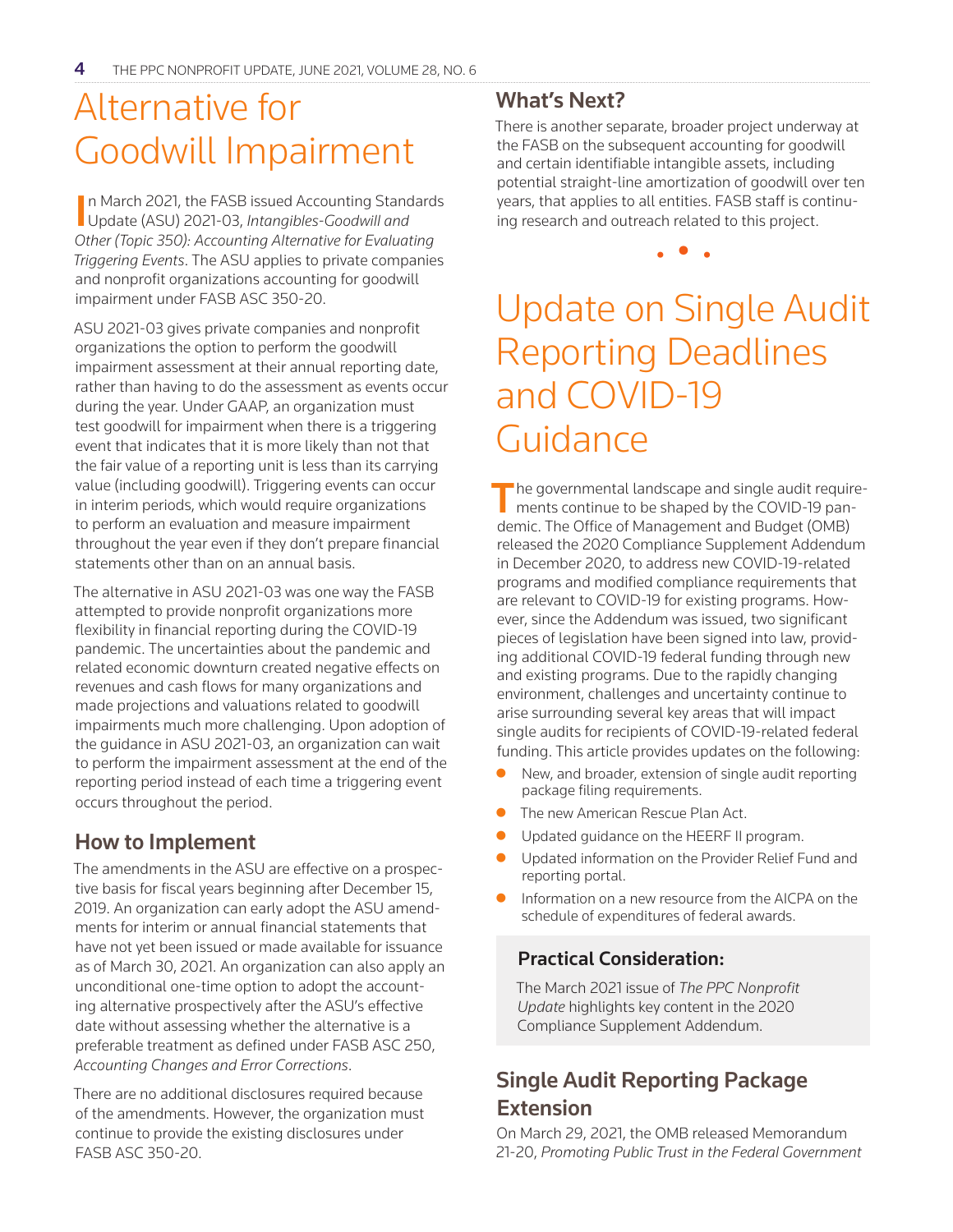*through Effective Implementation of the American Rescue Plan Act and Stewardship of the Taxpayer Resources,* which directs federal agencies to provide a blanket six-month extension for single audit reporting to the Federal Audit Clearinghouse. The extension applies to all recipients and subrecipients that have fiscal year ends through June 30, 2021, by extending the reporting package deadline six months beyond the normal due date. For example, entities with fiscal years ending June 30, 2021, that have not yet completed their single audits, will have until September 30, 2022, to complete and file their single audits with the Federal Audit Clearinghouse (six months beyond the normal deadline of March 31, 2022). No approval is needed to use the extension; however, the reason for the delayed submission should be documented. Unlike the previous single audit reporting package extensions in response to COVID-19, there is no specification from the OMB that the new six-month extension only apply to recipients of COVID-19-related funding; instead, it applies to all entities that meet the single audit requirements.

#### Practical Consideration:

Entities that take advantage of the six-month extension may still qualify as a low-risk auditee.

### American Rescue Plan Act

The American Rescue Plan Act (ARPA) was passed and signed into law in March 2021. Similar to the previous CARES Act legislation, the ARPA provides a significant level of funding to governmental and nonprofit entities and includes a wide range of programs, including but not limited to, nutrition, schools, higher education, childcare, disaster recovery, COVID-19 testing and treatment, mental health, housing assistance, healthcare, and transportation.

The ARPA provides significant funding for existing federal programs that may be subject to single audit requirements. The Act also creates new federal programs; most significantly, the Coronavirus State and Local Fiscal Recovery Fund, which provides over \$350 million to states, tribal entities, U.S. territories, and local governments. At the time of this publication, it has not been determined whether that program will be subject to the single audit. Auditors should be alert for further communications from the OMB regarding this issue. Identifying new COVID-19 programs and determining whether they are subject to the single audit is critical in determining the amount of federal expenditures to properly assess the single audit threshold and to effectively determine major programs.

The AICPA's Government Audit Quality Center (GAQC)

continues to maintain their nonauthoritative summary document that includes many COVID-19-related programs, with guidance as to which are subject to Uniform Guidance single audit requirements. The summary also includes links directly to the awarding agency websites and information to support the conclusion as to whether the award is subject to single audit for each program, as well as to other relevant information.

#### Practical Consideration:

The GAQC summary document, which will continue to be updated as additional information becomes available, can be found at www.aicpa.org/content/dam/aicpa/ interestareas/governmentalauditquality/ resources/singleaudit/ uniformguidanceforfederalrewards/ downloadabledocuments/gaqc-summary-ofapplicability-for-new-coronavirus-related-fedprograms-20200616.pdf. Refer to the date at the top of the summary to be sure it is the most recent version.

### HEERF II Guidance

The Higher Education Emergency Relief Fund (HEERF) grant program, which was established as part of the Education Stabilization Fund (ESF), by the CARES Act in March 2020, received a second round of funding as part of the Coronavirus Response and Relief Supplemental Appropriations Act, 2021 (CRRSAA) in December 2020 (referred to as "HEERF II"). Under previous guidance, only expenditures incurred after December 27, 2020, were eligible to be recovered with HEERF II funds. However, on March 19, 2021, the Department of Education released an updated guidance document to grant flexibility to recipients to allow them to charge costs and lost revenue to HEERF II dating back to March 13, 2020, which was the date that the national emergency related to COVID-19 was declared. The Department of Education simultaneously issued a FAQ document on how institutions of higher education with HEERF II funding are to calculate lost revenues for HEERF eligibility, along with several illustrations.

In addition to the guidance issued on the eligible start date to incur HEERF expenditures and the calculation of lost revenue, the Department of Education also released clarified information about audit requirements to HEERF grantees indicating that ESF has not been designated as an automatic high-risk program for single audit major program determination. Instead, auditors should treat ESF as a new program that has not previously been audited when performing risk assessment for major program determination.